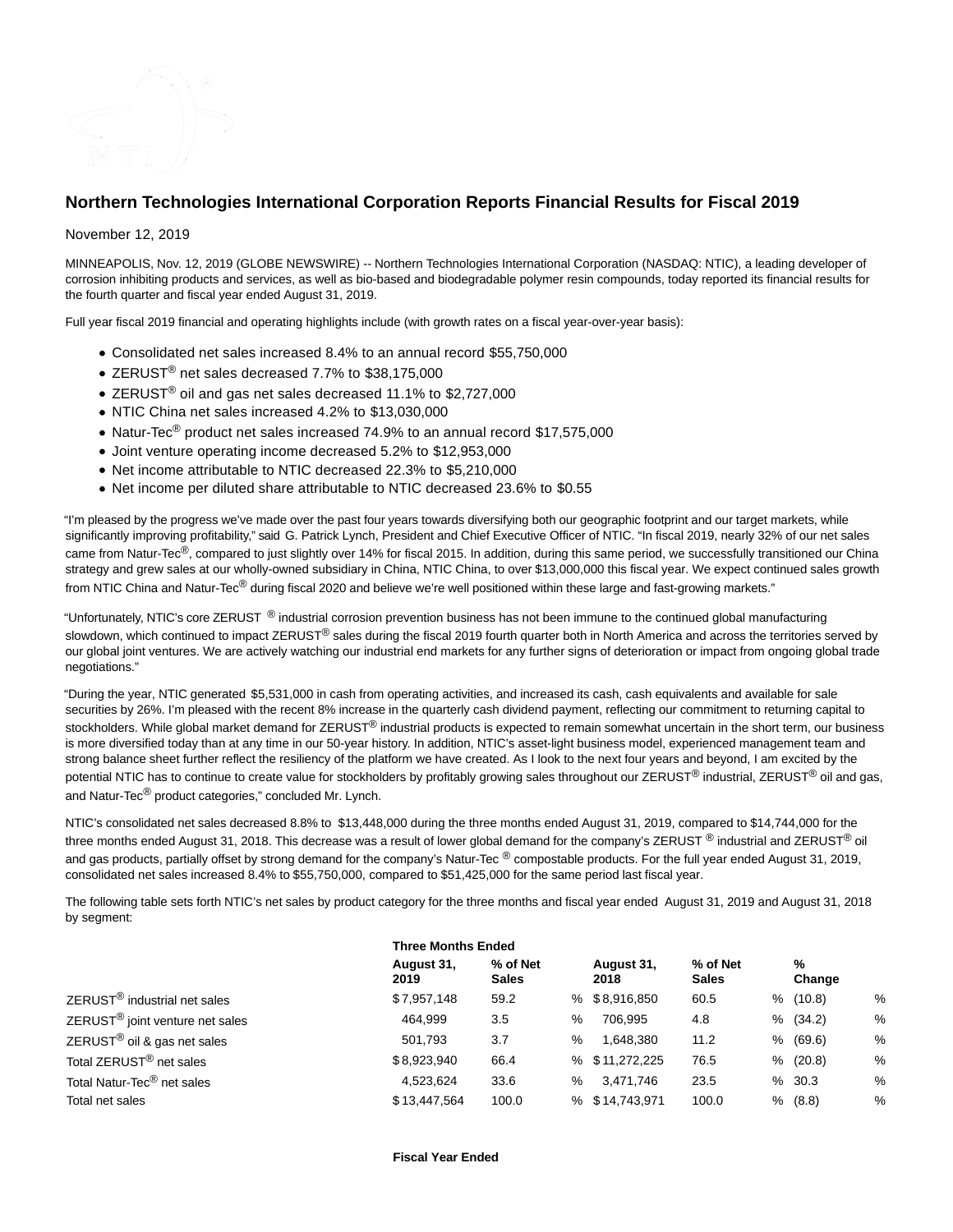|                                             | August 31,<br>2019 | % of Net<br><b>Sales</b> |   | August 31,<br>2018 | % of Net<br><b>Sales</b> | %<br>Change |   |
|---------------------------------------------|--------------------|--------------------------|---|--------------------|--------------------------|-------------|---|
| ZERUST <sup>®</sup> industrial net sales    | \$32,839,875       | 58.9                     |   | % \$35,399,280     | 68.8                     | % (7.2)     | % |
| ZERUST <sup>®</sup> joint venture net sales | 2,607,554          | 4.7                      | % | 2,908,072          | 5.7                      | % (10.3)    | % |
| ZERUST <sup>®</sup> oil & gas net sales     | 2.727.283          | 4.9                      | % | 3.066.953          | 6.0                      | % (11.1)    | % |
| Total ZERUST <sup>®</sup> net sales         | \$38,174,712       | 68.5                     |   | % \$41,374,305     | 80.5                     | % (7.7)     | % |
| Total Natur-Tec <sup>®</sup> net sales      | 17.575.425         | 31.5                     | % | 10.050.516         | 19.5                     | % 74.9      | % |
| Total net sales                             | \$55,750,137       | 100.0                    |   | % \$51,424,821     | 100.0                    | %8.4        | % |

NTIC's joint venture operating income decreased 6.0% to \$3,057,000 during the three months ended August 31, 2019, compared to joint venture operating income of \$3,252,000 during the three months ended August 31, 2018. This decrease was attributable to a corresponding reduction in total net sales of the joint ventures as fees for services provided to joint ventures are primarily a function of the net sales of NTIC's joint ventures, which decreased 4.1% to \$28,632,000 during the three months ended August 31, 2019, compared to \$29,861,000 for the three months ended August 31, 2018. For fiscal year 2019, NTIC's joint venture operating income decreased 5.2% to \$12,953,000, compared to joint venture operating income of \$13,670,000 during the full year ended August 31, 2018. Net sales of NTIC's joint ventures decreased 4.5% to \$114,635,000 during the full year ended August 31, 2019, compared to \$120,061,000 for the full year ended August 31, 2018.

Operating expenses, as a percent of net sales, for the fourth quarter of fiscal 2019 were 46.6%, compared to 42.7% for the same period last fiscal year. This increase was primarily due to lower net sales and stable operating expenses. For the full year, operating expenses, as a percent of net sales, were 43.3%, compared to 44.6% for the same period last fiscal year.

Net income attributable to NTIC for the fourth quarter of fiscal 2019 decreased 61.3% to \$829,000, or \$0.09 per diluted share, from \$2,142,000, or \$0.23 per diluted share for the same period last fiscal year. For the full year ended August 31, 2019, net income attributable to NTIC decreased 22.3% to \$5,210,000, or \$0.55 per diluted share, from \$6,701,000, or \$0.72 per diluted share for the same period last fiscal year.

NTIC's balance sheet remains strong, with no debt, and working capital of \$25,461,000 at August 31, 2019, including \$5,857,000 in cash and cash equivalents and \$3,565,000 in available for sale securities, compared to \$22,838,000 of working capital at August 31, 2018, including \$4,163,000 in cash and cash equivalents and \$3,300,000 in available for sale securities.

At August 31, 2019, the company had \$24,207,000 of investments in joint ventures, of which \$13,000,000 or 54%, is cash, with the remaining balance mostly made up of other working capital.

#### **Outlook**

For the fiscal year ending August 31, 2020, NTIC expects its net sales to be in the range of \$62 million and \$66 million. The company also anticipates net income attributable to NTIC to be in the range of \$5.6 million to \$7.5 million, or \$0.60 and \$0.80 per diluted share.

These estimates are subject to significant risks and uncertainties, including those described below under the heading "Forward-Looking Statements."

#### **Conference Call and Webcast**

NTIC will host a conference call today at 8:00 a.m. Central Time to review its results of operations for the fourth quarter and full fiscal year of 2019 and its outlook, followed by a question and answer session. The conference call will be available to interested parties through a live audio webcast available through NTIC's website at [www.ntic.com o](http://www.ntic.com/)r [http://ir.ntic.com/events.cfm w](http://ir.ntic.com/events.cfm)here the webcast will be archived and accessible for at least 12 months. The dial-in number for the conference call is (877) 670-9776 and the confirmation code is 4478748.

## **About Northern Technologies International Corporation**

Northern Technologies International Corporation develops and markets proprietary, environmentally beneficial products and services in over 60 countries either directly or via a network of subsidiaries, joint ventures, independent distributors and agents. NTIC's primary business is corrosion prevention, marketed primarily under the ZERUST® brand. NTIC has been selling its proprietary ZERUST® rust and corrosion inhibiting products and services to the automotive, electronics, electrical, mechanical, military and retail consumer markets for over 40 years and in recent years has targeted and expanded into the oil and gas industry. NTIC offers worldwide, on-site technical consulting for rust and corrosion prevention issues. NTIC's technical service consultants work directly with the end users of NTIC's products to analyze their specific needs and develop systems to meet their technical requirements. NTIC also markets and sells a portfolio of bio-based and biodegradable polymer resins and finished products marketed under the Natur-Tec<sup>®</sup> brand.

#### **Forward-Looking Statements**

Statements contained in this release that are not historical information are forward-looking statements as defined within the Private Securities Litigation Reform Act of 1995. Such statements include NTIC's expectations regarding its financial guidance for fiscal 2019 and anticipated continued sales growth from NTIC China and Natur-Tec® during fiscal 2020, and other statements that can be identified by words such as "believes," "continues," "expects," "anticipates," "intends," "potential," "outlook," "will," "may," "would," "should," "guidance" or words of similar meaning, the use of future dates and any other statements that are not historical facts. Such forward-looking statements are based upon the current beliefs and expectations of NTIC's management and are inherently subject to risks and uncertainties that could cause actual results to differ materially from those projected or implied. Such potential risks and uncertainties include, but are not limited to, in no particular order: the ability of NTIC to achieve its annual financial guidance and continue to pay dividends; the effect of economic uncertainty and trade disputes; NTIC's dependence on the success of its joint ventures and fees and dividend distributions that NTIC receives from them; NTIC's relationships with its joint ventures and its ability to maintain those relationships; NTIC's dependence on its joint venture in Germany in particular due to its significance and the effect of a termination of this or its other joint ventures on NTIC's business and operating results; the effect on NTIC's business and operating results of the termination of NTIC's joint venture relationship in China and sale of products and services in China through NTIC China; the ability of NTIC China to achieve significant sales; costs and expenses incurred by NTIC in connection with its ongoing litigation against its former Chinese joint venture partner; the effect of the United Kingdom's proposed exit from the European Union, economic slowdown and political unrest; risks associated with NTIC's international operations; exposure to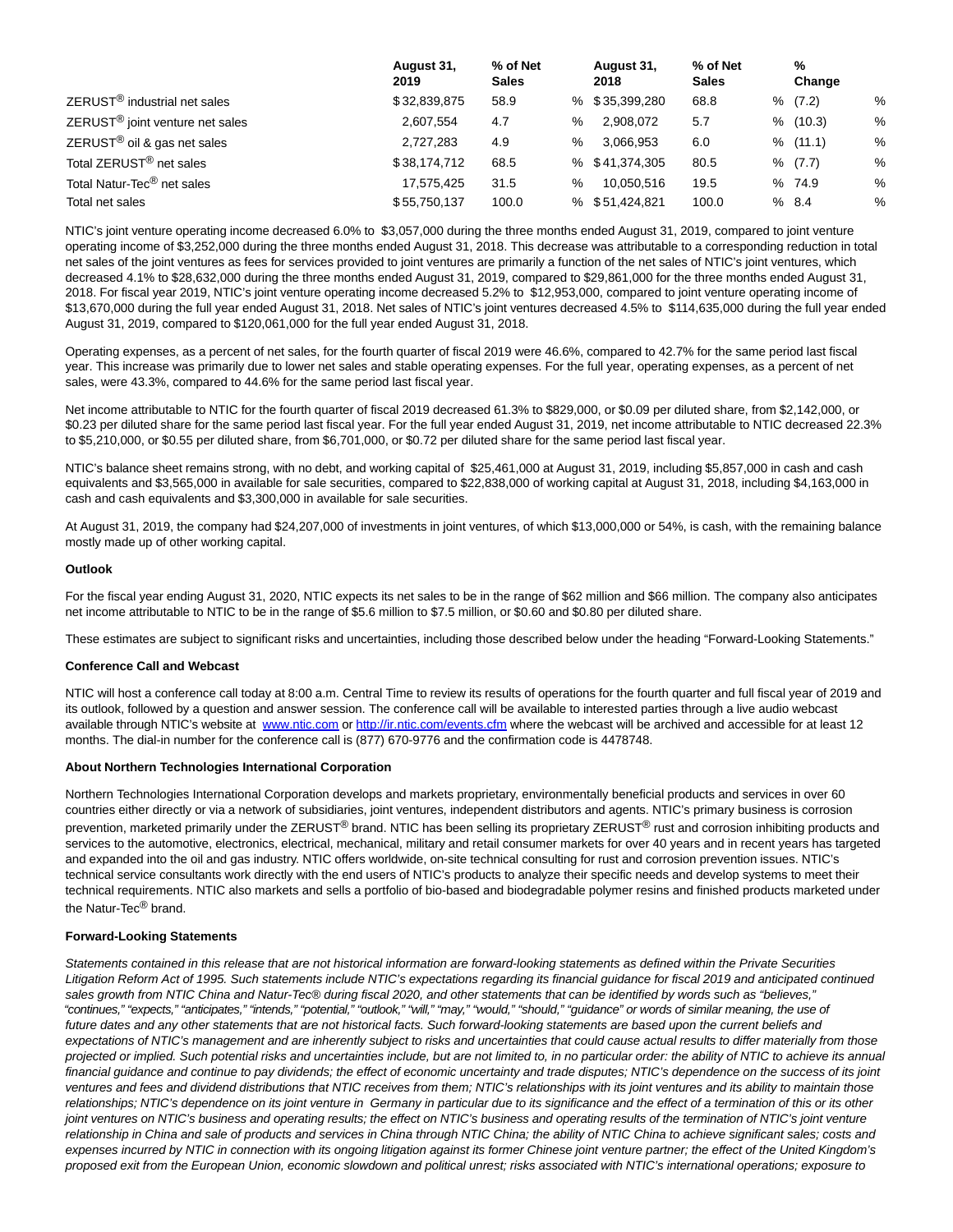fluctuations in foreign currency exchange rates and tariffs, including in particular the Euro compared to the U.S. dollar; the health of the U.S. and worldwide economies, including in particular the U.S. automotive industry; the level of growth in NTIC's markets; NTIC's investments in research and development efforts; acceptance of existing and new products; timing of NTIC's receipt of purchase orders under supply contracts; variability in sales to customers in the oil and gas industry and the effect on NTIC's quarterly financial results; increased competition; the costs and effects of complying with changes in tax, fiscal, government and other regulatory policies, including the new tax reform law, which could result in a write-down of our deferred tax assets, and rules relating to environmental, health and safety matters; pending and potential litigation; and NTIC's reliance on its intellectual property rights and the absence of infringement of the intellectual property rights of others. More detailed information on these and additional factors which could affect NTIC's operating and financial results is described in the company's filings with the Securities and Exchange Commission, including its most recent annual report on Form 10-K for the fiscal year ended August 31, 2018 and subsequent quarterly reports on Form 10-Q. NTIC urges all interested parties to read these reports to gain a better understanding of the many business and other risks that the company faces. Additionally, NTIC undertakes no obligation to publicly release the results of any revisions to these forward-looking statements, which may be made to reflect events or circumstances occurring after the date hereof or to reflect the occurrence of unanticipated events.

## **Investor and Media Contacts:**

Matthew Wolsfeld, CFO NTIC (763) 225-6600

# **NORTHERN TECHNOLOGIES INTERNATIONAL CORPORATION AND SUBSIDIARIES CONSOLIDATED BALANCE SHEETS - AUGUST 31, 2019 AND 2018**

|                                                                      | <b>August 31, 2019</b> | August 31, 2018 |
|----------------------------------------------------------------------|------------------------|-----------------|
| <b>ASSETS</b>                                                        |                        |                 |
| <b>CURRENT ASSETS:</b>                                               |                        |                 |
| Cash and cash equivalents                                            | \$5,856,758            | \$4,163,023     |
| Available for sale securities                                        | 3,565,258              | 3,300,110       |
| Receivables:                                                         |                        |                 |
| Trade excluding joint ventures, less allowance for doubtful accounts |                        |                 |
| of \$65,000 as of August 31, 2019 and \$50,000 as of August 31, 2018 | 9,779,518              | 9,920,108       |
| Trade joint ventures                                                 | 824,473                | 761,506         |
| Fees for services provided to joint ventures                         | 1,268,000              | 1,357,255       |
| Income taxes                                                         | 457,018                | 273,333         |
| Inventories                                                          | 10,488,728             | 9,130,861       |
| Prepaid expenses                                                     | 1,062,609              | 1,661,577       |
| Total current assets                                                 | 33,302,362             | 30,567,773      |
| PROPERTY AND EQUIPMENT, NET                                          | 7,358,159              | 7,168,826       |
| <b>OTHER ASSETS:</b>                                                 |                        |                 |
| Investments in joint ventures                                        | 24,207,339             | 22,950,995      |
| Deferred income taxes                                                | 1,634,258              | 1,551,536       |
| Patents and trademarks, net                                          | 1,008,969              | 1,156,257       |
| Other                                                                |                        | 153,849         |
| Total other assets                                                   | 26,850,566             | 25,812,637      |
| <b>Total assets</b>                                                  | \$67,511,087           | \$63,549,236    |
| <b>LIABILITIES AND EQUITY</b>                                        |                        |                 |
| <b>CURRENT LIABILITIES:</b>                                          |                        |                 |
| Accounts payable                                                     | \$4,505,531            | \$3,905,034     |
| Income taxes payable                                                 | 6,759                  | 70,892          |
| Accrued liabilities:                                                 |                        |                 |
| Payroll and related benefits                                         | 1,857,971              | 2,747,303       |
| Other                                                                | 1,471,532              | 1,006,953       |
| <b>Total current liabilities</b>                                     | 7,841,793              | 7,730,182       |
|                                                                      |                        |                 |

#### COMMITMENTS AND CONTINGENCIES

# EQUITY:

| Preferred stock, no par value; authorized 10,000 shares; none issued and outstanding                              |         |         |
|-------------------------------------------------------------------------------------------------------------------|---------|---------|
| Common stock, \$0.02 par value per share; authorized 15,000,000                                                   |         |         |
| shares as of August 31, 2019 and August 31, 2018;<br>issued and outstanding 9,086,816 and 9,082,606, respectively | 181.736 | 181.652 |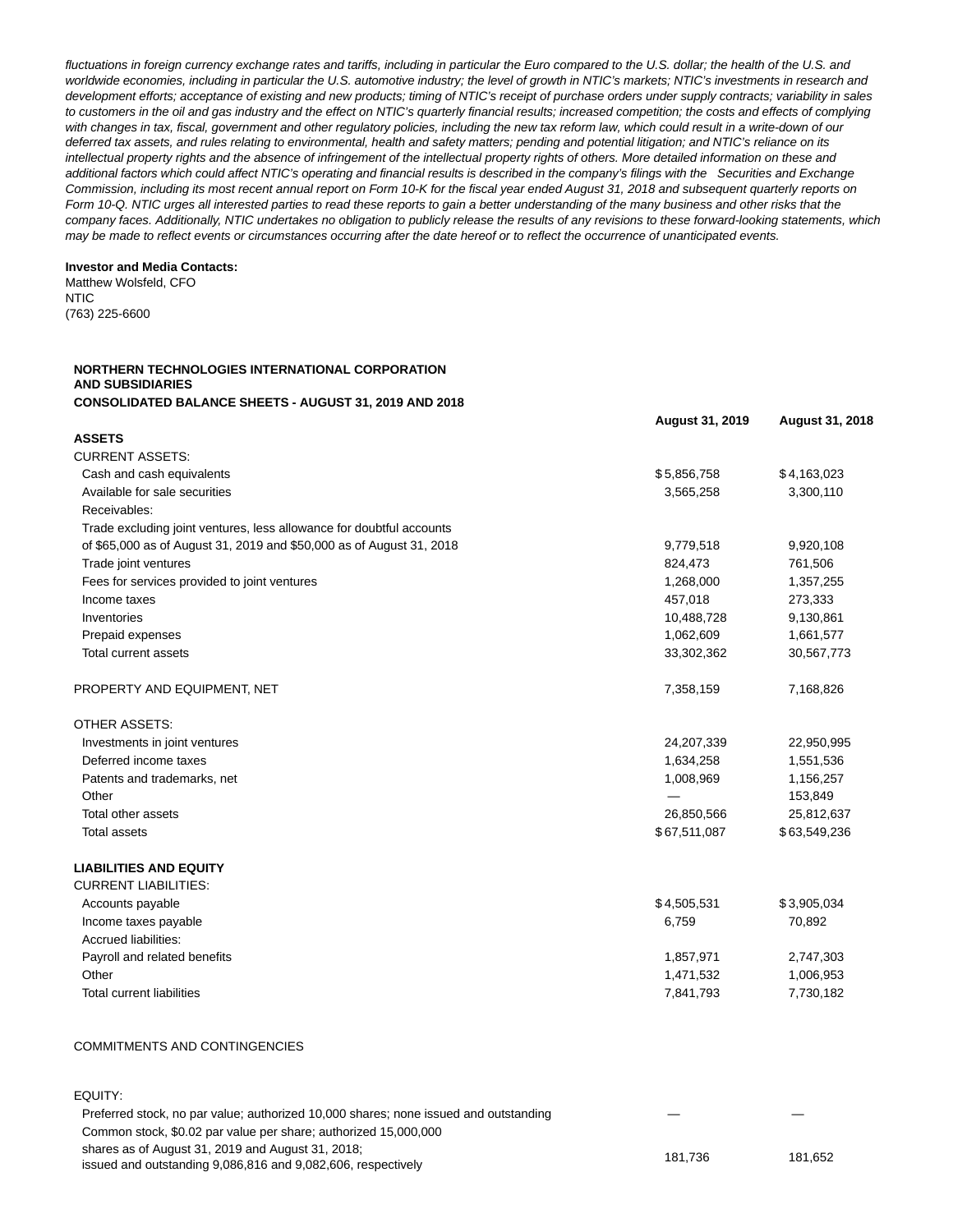| Additional paid-in capital           | 16,013,338   | 14.528.951   |
|--------------------------------------|--------------|--------------|
| Retained earnings                    | 44,992,719   | 41,963,341   |
| Accumulated other comprehensive loss | (4,593,178)  | (3,597,199)  |
| Stockholders' equity                 | 56.594.615   | 53.076.745   |
| Non-controlling interests            | 3.074.679    | 2.742.309    |
| Total equity                         | 59.669.294   | 55,819,054   |
| Total liabilities and equity         | \$67,511,087 | \$63,549,236 |

\*Share and per share data have been adjusted for all periods presented to reflect the two-for-one stock split effective June 28, 2019.

### **NORTHERN TECHNOLOGIES INTERNATIONAL CORPORATION AND SUBSIDIARIES CONSOLIDATED STATEMENTS OF OPERATIONS (UNAUDITED) FOR THE THREE AND TWELVE MONTHS ENDED AUGUST 31, 2019 AND 2018**

|                                                       | <b>Three Months Ended</b> |                    | <b>Twelve Months Ended</b> |                    |  |
|-------------------------------------------------------|---------------------------|--------------------|----------------------------|--------------------|--|
|                                                       | August 31,<br>2019        | August 31,<br>2018 | August 31,<br>2019         | August 31,<br>2018 |  |
| <b>NET SALES:</b>                                     |                           |                    |                            |                    |  |
| Net sales, excluding joint ventures                   | \$13,144,465              | \$14,036,976       | \$53,142,583               | \$48,516,749       |  |
| Net sales, to joint ventures                          | 303,099                   | 706,995            | 2,607,554                  | 2,908,072          |  |
| Total net sales                                       | 13,447,564                | 14,743,971         | 55,750,137                 | 51,424,821         |  |
| Cost of goods sold                                    | 9,086,655                 | 9,671,768          | 37,970,244                 | 34, 165, 440       |  |
| Gross profit                                          | 4,360,909                 | 5,072,203          | 17,779,893                 | 17,259,381         |  |
| JOINT VENTURE OPERATIONS:                             |                           |                    |                            |                    |  |
| Equity in income of joint ventures                    | 1,628,730                 | 1,733,992          | 7,225,518                  | 7,527,383          |  |
| Fees for services provided to joint ventures          | 1,428,547                 | 1,517,607          | 5,727,579                  | 6,142,139          |  |
| Total joint venture operations                        | 3,057,277                 | 3,251,599          | 12,953,097                 | 13,669,522         |  |
| <b>OPERATING EXPENSES:</b>                            |                           |                    |                            |                    |  |
| Selling expenses                                      | 2,890,929                 | 2,857,732          | 10,968,592                 | 10,886,011         |  |
| General and administrative expenses                   | 2,363,033                 | 2,487,744          | 9,349,559                  | 8,500,490          |  |
| Research and development expenses                     | 1,017,331                 | 943,129            | 3,822,070                  | 3,524,953          |  |
| Total operating expenses                              | 6,271,293                 | 6,288,605          | 24,140,221                 | 22,911,454         |  |
| OPERATING INCOME                                      | 1,146,893                 | 2,035,197          | 6,592,769                  | 8,017,449          |  |
| <b>INTEREST INCOME</b>                                | 26,234                    | 14,894             | 78,257                     | 99,463             |  |
| <b>INTEREST EXPENSE</b>                               | (2, 210)                  | (3,955)            | (13, 567)                  | (17, 962)          |  |
| INCOME BEFORE INCOME TAX EXPENSE                      | 1,170,917                 | 2,046,136          | 6,657,459                  | 8,098,950          |  |
| INCOME TAX (BENEFIT) EXPENSE                          | 189,506                   | (252, 480)         | 841,837                    | 876,103            |  |
| <b>NET INCOME</b>                                     | 981,411                   | 2,298,616          | 5,815,622                  | 7,222,847          |  |
| NET INCOME ATTRIBUTABLE TO NON- CONTROLLING INTERESTS | 152,565                   | 156,475            | 606,000                    | 521,481            |  |
| NET INCOME ATTRIBUTABLE TO NTIC                       | \$828,846                 | \$2,142,141        | \$5,209,622                | \$6,701,366        |  |
| NET INCOME ATTRIBUTABLE TO NTIC<br>PER COMMON SHARE:  |                           |                    |                            |                    |  |
| Basic                                                 | \$0.09                    | \$0.24             | \$0.57                     | \$0.74             |  |
| <b>Diluted</b>                                        | \$0.09                    | \$0.23             | \$0.55                     | \$0.72             |  |
| WEIGHTED AVERAGE COMMON SHARES                        |                           |                    |                            |                    |  |
| <b>ASSUMED OUTSTANDING:</b>                           |                           |                    |                            |                    |  |
| <b>Basic</b>                                          | 9,086,816                 | 9,082,608          | 9,085,584                  | 9,077,676          |  |
| <b>Diluted</b>                                        | 9,342,557                 | 9,503,462          | 9,415,974                  | 9,370,404          |  |